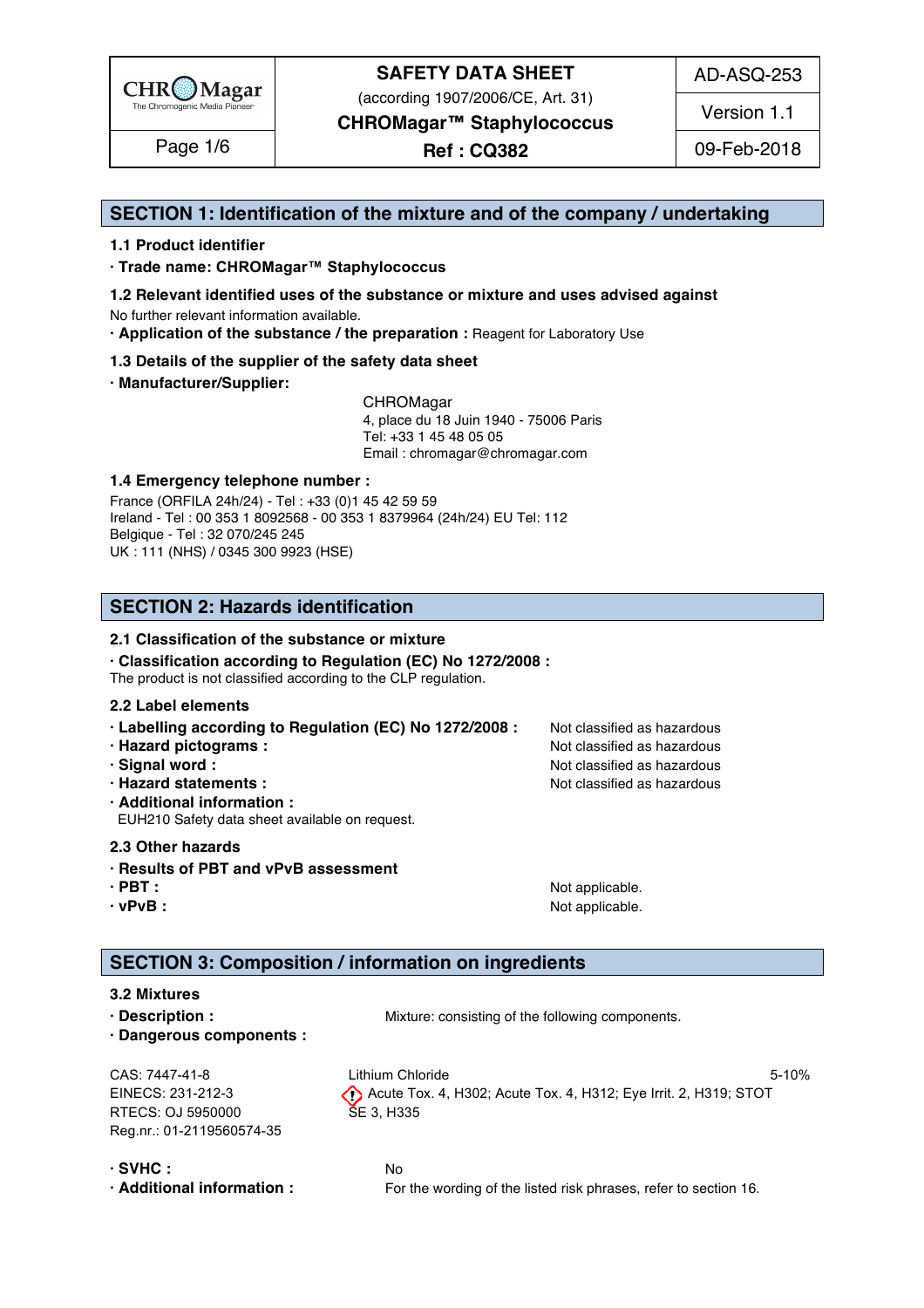

(according 1907/2006/CE, Art. 31)

**CHROMagar™ Staphylococcus**

AD-ASQ-253

Version 1.1

Page 2/6 | **Ref : CQ382** | 09-Feb-2018

### **SECTION 4: First aid measures** 45

### **4.1 Description of first aid measures** 46

| · General information :        | Position and transport stably in side position.                            |  |  |
|--------------------------------|----------------------------------------------------------------------------|--|--|
|                                | In case of irregular breathing or respiratory arrest provide artificial    |  |  |
|                                | respiration.                                                               |  |  |
| · After excessive inhalation : | Provide fresh air; consult a doctor in case of medical complaints.         |  |  |
| · After skin contact:          | Generally the product does not irritate the skin.                          |  |  |
|                                | In the event of irritation, to withdraw soiled clothing, to wash the parts |  |  |
|                                | reached with soapy water, to rinse with large water.                       |  |  |
|                                | If skin irritation continues, consult a doctor.                            |  |  |
| · After eye contact :          | Rinse opened eye for several minutes under running water.                  |  |  |
| · After swallowing:            | Do not induce vomiting; call for medical help immediately.                 |  |  |

### **4.2 Most important symptoms and effects, both acute and delayed :** 57

No further relevant information available. Superstanding the state of the state of the state of the state of the state of the state of the state of the state of the state of the state of the state of the state of the state

### **4.3 Indication of any immediate medical attention and special treatment needed :** 59

No further relevant information available.  $\blacksquare$ 

### **SECTION 5: Firefighting measures**

### **5.1 Suitable extinguishing agents:** 64

CO2, powder or water spray. Fight larger fires with water spray or alcohol resistant foam.

### **5.2 Special hazards arising from the substance or mixture :** No further relevant information available. 66

### **5.3 Advice for firefighters** 67

**· Protective equipment :** No special measures required. 68

### **SECTION 6: Accidental release measures**

### **6.1 Personal precautions, protective equipment and emergency procedures :** 72

No special measures required. Avoid formation of dust.

**6.2 Environmental precautions** : Do not allow product to reach sewage system or any water course. Dilute with plenty of water. The contract of the contract of the contract of the contract of the contract of the contract of the contract of the contract of the contract of the contract of the contract of the contract of t

### **6.3 Methods and material for containment and cleaning up : Pick up mechanically.**

### **6.4 Reference to other sections :** 77

See Section 7 for information on safe handling. See Section 8 for information on personal protective equipment. See Section 13 for disposal information. 80 and 20 and 20 and 20 and 20 and 20 and 20 and 20 and 20 and 20 and 20 and 20 and 20 and 20 and 20 and 20 and 20 and 20 and 20 and 20 and 20 and 20 and 20 and 20 and 20 and 20 and

## **SECTION 7: Handling and storage 833 Section 10 August 2010 12:30 SECTION 7: Handling and storage 833 Section 1**

**7.1 Precautions for safe handling : Keep away from heat and direct sunlight.** 84

Thorough dedusting. Thorough dedusting.

**· Information about fire - and explosion protection :** No special measures required. 86

**7.2 Conditions for safe storage, including any incompatibilities :** 87

**· Storage :** 88

**· Requirements to be met by storerooms and receptacles :** Store away from light and moisture. 89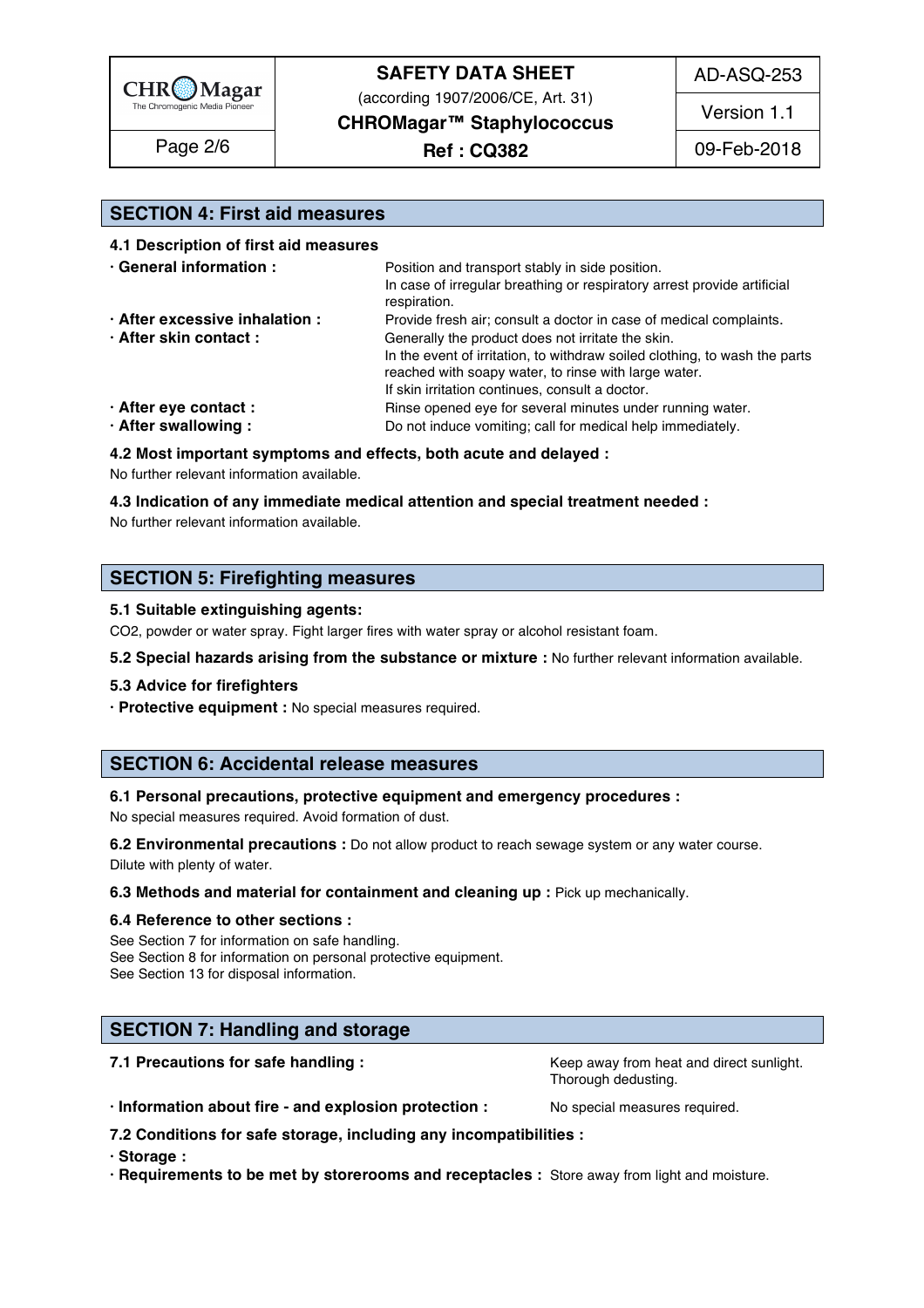

(according 1907/2006/CE, Art. 31)

AD-ASQ-253

**CHROMagar™ Staphylococcus**

Page 3/6  $\qquad \qquad$  **Ref : CQ382** 09-Feb-2018

Version 1.1

- No special requirements. **· Information about storage in one common storage facility :** Not required. 91
- **· Further information about storage conditions : Store in cool, 923 Store in cool,**
- **· Recommended storage temperature :** 15-30°C 94
- 

dry conditions in well sealed receptacles.

**7.3 Specific end use(s) : No further relevant information available.** 95

## **SECTION 8: Exposure controls / personal protection**

**· Additional information about design of technical facilities :** No further data; see section 7. 99

### **8.1 Control parameters** 100

### **· Ingredients with limit values that require monitoring at the workplace :** 101

**7447-41-8 lithium chloride (5-10%)** 102

MAK (Switzerland) Short-term value: 0.2 e mg/m $^{\rm a}$ Long-term value: 0.2 e mg/m $^3$ SSc;als Li 105 second la 105 second la 105 second la 105 second la 105 second la 105 second la 105 second la 1

#### **· Additional information :** 106

The most current valid lists have been used as a basis for the production of this document.

### **8.2 Exposure controls** 108

- **· Personal protective equipment :** 109
- **· General protective and hygienic measures :** 110

The usual precautionary measures are to be adhered to when handling chemicals.



**Respiratory protection :** In case of brief exposure or low pollution use respiratory filter device. In case of intensive or longer exposure use self-contained respiratory protective device.

**Protection of hands :** Protective gloves.



EN374 gloves for chemicals.

**Gloves material :** The selection of suitable gloves does not depend only on the material, but also on further marks of quality which may vary from manufacturer to manufacturer. As the product is a preparation of several substances, the resistance of the glove material can not be calculated in advance and has therefore to be checked before use.

**Eve protection :** Safety glasses.





**Body protection :** Protective work clothing.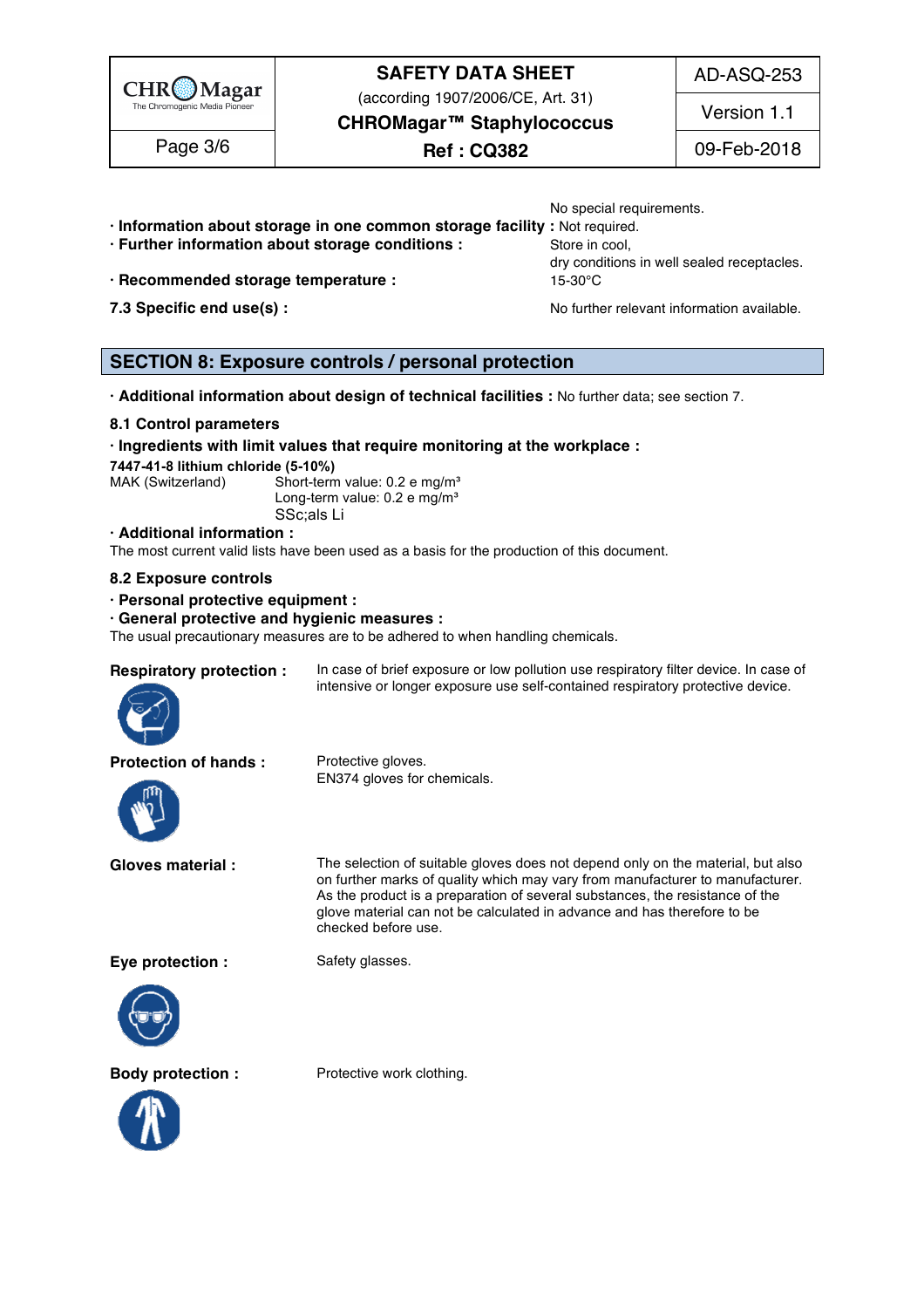

(according 1907/2006/CE, Art. 31)

AD-ASQ-253

Version 1.1

**CHROMagar™ Staphylococcus**

Page 4/6 | **Ref : CQ382** | 09-Feb-2018

# **SECTION 9: Physical and chemical properties**

**9.1 Information on basic physical and chemical properties** 

| <b>General Information</b>                                    |                                               |  |
|---------------------------------------------------------------|-----------------------------------------------|--|
| $\cdot$ Appearance :                                          |                                               |  |
| Form:                                                         | Powder                                        |  |
| Colour:                                                       | Beige                                         |  |
| $\cdot$ Odour :                                               | Characteristic                                |  |
| · Odour threshold :                                           | Not determined.                               |  |
| · pH-value :                                                  | Not applicable.                               |  |
| Change in condition                                           |                                               |  |
| <b>Melting point/Melting range:</b>                           | Undetermined.                                 |  |
| <b>Boiling point/Boiling range:</b>                           | Undetermined.                                 |  |
| · Flash point :                                               | Not applicable.                               |  |
| · Flammability (solid, gaseous) :                             | Not determined.                               |  |
| · Ignition temperature :                                      | Not applicable.                               |  |
| · Decomposition temperature :                                 | Not determined.                               |  |
| · Self-igniting:                                              | Product is not self igniting.                 |  |
| · Danger of explosion :                                       | Product does not present an explosion hazard. |  |
| · Explosion limits :                                          |                                               |  |
| Lower:                                                        | Not determined.                               |  |
| Upper:                                                        | Not determined.                               |  |
| · Vapour pressure :                                           | Not applicable.                               |  |
| · Density at 20°C:                                            | $0.5 +/- 0.1$ g/cm <sup>3</sup>               |  |
| · Relative density :                                          | Not determined.                               |  |
| · Vapour density:                                             | Not applicable.                               |  |
| · Evaporation rate :                                          | Not applicable.                               |  |
| · Solubility in / Miscibility with water :                    | Partly soluble.                               |  |
| · Segregation coefficient (n-octanol/water) : Not determined. |                                               |  |
| · Viscosity:                                                  |                                               |  |
| Dynamic:                                                      | Not applicable.                               |  |
| Kinematic                                                     | Not applicable.                               |  |
| 9.2 Other information :                                       | No further relevant information available.    |  |

## **SECTION 10: Stability and reactivity**

| 10.1 Reactivity:                                                                   | No further relevant information available.            |
|------------------------------------------------------------------------------------|-------------------------------------------------------|
| 10.2 Chemical stability :                                                          |                                                       |
| · Thermal decomposition / conditions to be avoided :                               |                                                       |
|                                                                                    | No decomposition if used according to specifications. |
| 10.3 Possibility of hazardous reactions :                                          | No dangerous reactions known.                         |
| 10.4 Conditions to avoid :                                                         | No further relevant information available.            |
| 10.5 Incompatible materials :                                                      | No further relevant information available.            |
| 10.6 Hazardous decomposition products : No dangerous decomposition products known. |                                                       |
|                                                                                    |                                                       |

## **SECTION 11: Toxicological information**

### **11.1 Information on toxicological effects**

**· Acute toxicity :** Based on available data, the classification criteria are not met.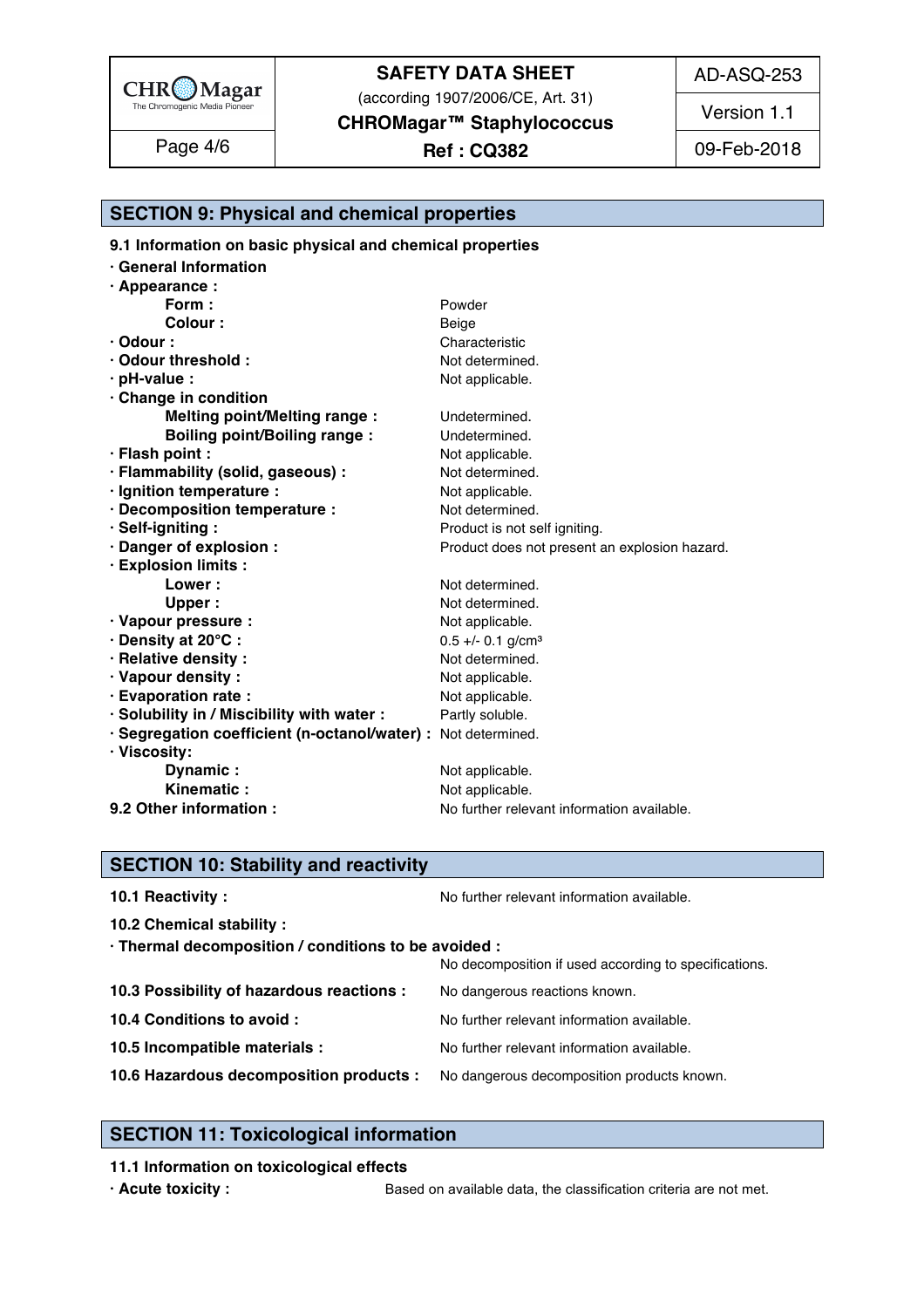

(according 1907/2006/CE, Art. 31)

AD-ASQ-253

Version 1.1

**CHROMagar™ Staphylococcus**

**Ref : CQ382** Page 5/6 09-Feb-2018

### **· LD/LC50 values relevant for classification :** 163

| 7447-41-8 | lithium chloride      |  |
|-----------|-----------------------|--|
| Oral      | LD50 526 mg/kg (rat)  |  |
| Dermal    | LD50 1100 mg/kg (ATE) |  |

- **· Primary irritant effect :** 167
- 
- 

**· On the skin : b** Based on available data, the classification criteria are not met. **• On the eyes : by Example 2018 Based on available data, the classification criteria are not met. · Respiratory or skin sensitisation :** Based on available data, the classification criteria are not met.

- **· CMR effects (carcinogenity, mutagenicity and toxicity for reproduction) :** 171
- **· Germ cell mutagenicity :** Based on available data, the classification criteria are not met.
- 
- 

**· Reproductive toxicity :** Based on available data, the classification criteria are not met. **· STOT-single exposure :** Based on available data, the classification criteria are not met. **· STOT-repeated exposure :** Based on available data, the classification criteria are not met.

**· Aspiration hazard :** Based on available data, the classification criteria are not met.

### **SECTION 12: Ecological information**

| 12.1 Toxicity                                              |                                            |
|------------------------------------------------------------|--------------------------------------------|
| · Aquatic toxicity:                                        | No further relevant information available. |
| 12.2 Persistence and degradability :                       | No further relevant information available. |
| 12.3 Bioaccumulative potential :                           | No further relevant information available. |
| 12.4 Mobility in soil:                                     | No further relevant information available. |
| · Additional ecological information :<br>· General notes : | Generally not hazardous for water.         |
| 12.5 Results of PBT and vPvB assessment                    |                                            |
| $\cdot$ PBT :                                              | Not applicable.                            |
| $\cdot$ vPvB :                                             | Not applicable.                            |
| 12.6 Other adverse effects :                               | No further relevant information available. |

## **SECTION 13: Disposal considerations**

- **13.1 Waste treatment methods in a set of the set of the set of the set of the set of the set of the set of the set of the set of the set of the set of the set of the set of the set of the set of the set of the set of the**
- 
- **· Uncleaned packaging :** 195
- 

**· Recommendation : Must be specially treated according to official regulations.** 1940

**· Recommendation : Disposal must be made according to official regulations.** 

## **SECTION 14: Transport information**

| 14.1 UN-Number                                                               |      |  |  |
|------------------------------------------------------------------------------|------|--|--|
| · ADR, ADN, IMDG, IATA :                                                     | Void |  |  |
| 14.2 UN proper shipping name<br>· ADR, ADN, IMDG, IATA :                     | Void |  |  |
| 14.3 Transport hazard class(es)<br>· ADR, ADN, IMDG, IATA<br>$\cdot$ Class : | Void |  |  |
| 14.4 Packing group                                                           |      |  |  |